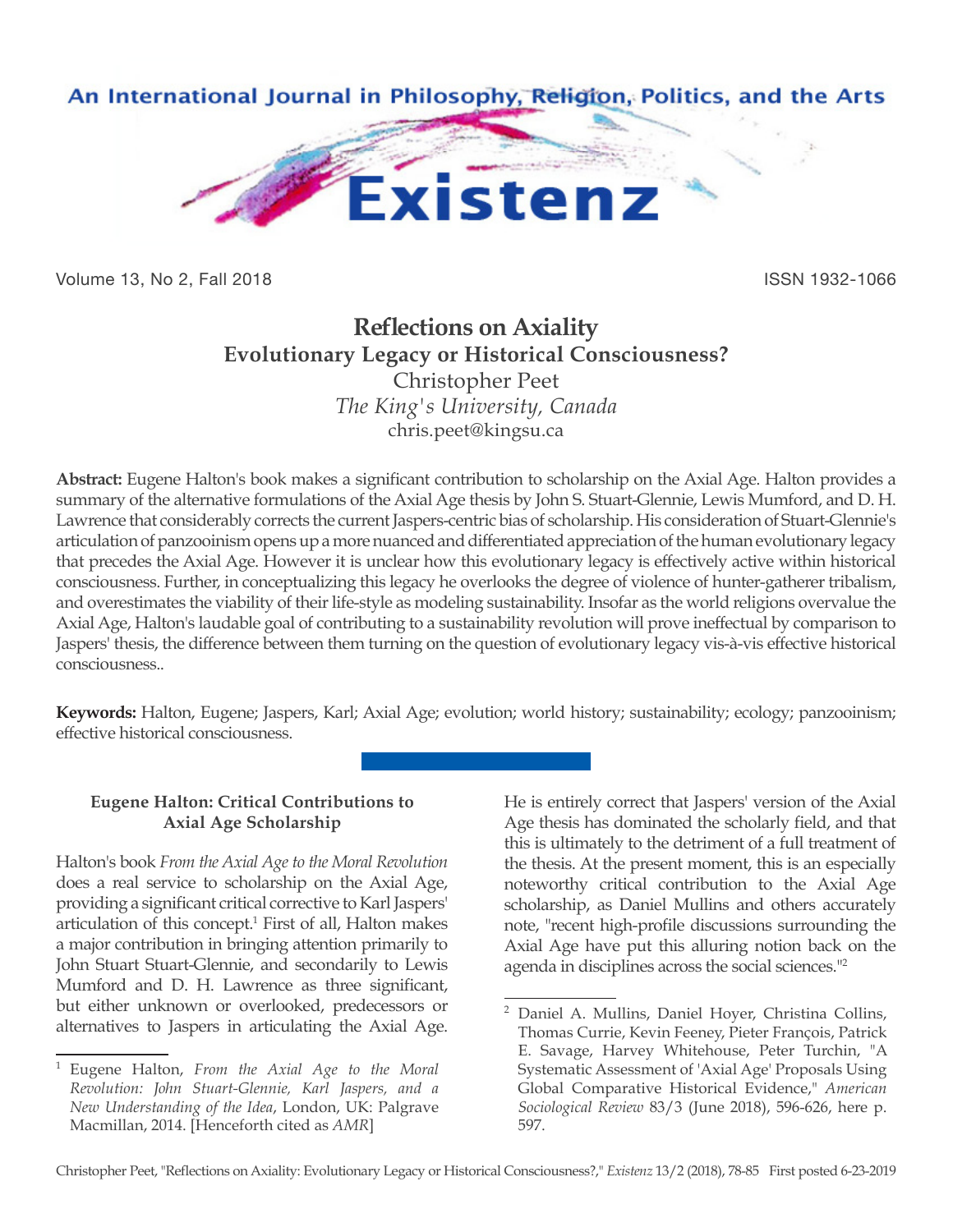Secondly, in presenting Stuart-Glennie's theory of the Moral Revolution, Halton recuperates a fascinating and forgotten viewpoint that is worthy in its own right. Such a viewpoint is also worthwhile in providing an important corrective to the mistaken notion of Jaspers as being the first systematic proposer of the thesis as well as providing a corrective to the Jaspers-centric view of the Axial Age that currently dominates scholarship. Thirdly, in linking Stuart-Glennie's argument for panzooinism to contemporary scholarship in hominid evolution and human prehistory, Halton addresses one of the major lacunae in Axial Age scholarship, namely the one of providing a better and more nuanced appreciation of the importance and diversity of pre-Axial cultures. In doing so, Halton rejoins evolutionary considerations raised by Robert Bellah in his lengthy, final opus, *Religion in Human Evolution*, 3 which relies heavily on Merlin Donald's account of the human mind as evolving from an episodic basis through mimetic and mythic stages to a theoretic level.<sup>4</sup> However, in appealing to Stuart-Glennie, Halton is approaching the question of human "evolutionary legacy" (Halton's phrase) from a very different orientation. I suspect Halton's approach and considerations, if systematically applied and developed, would prove a more original and more insightful premise than Bellah's Jasperscentric perspective for re-thinking and critically advancing the Axial Age thesis. My criticisms in this essay focus on precisely this aspect.

A fourth positive contribution Halton's book brings to the field is found in the concluding chapter. His interest is not exclusively in advancing scholarship (although he indeed accomplishes this), but like for many Axial Age theorists the scholarship is premise to address the pressing task of our lifetime that consists in facing the crises of our contemporary world. In Halton's words, this pressing task lies for humanity in having, "to come to terms with itself as a neotenous primate requiring self-controlling, sustainable limits to its civilization at all levels of institutions and beliefs, toward the purpose of a sustainable, proliferating planet of life" (*AMR* 126). Hear, hear! This agreement and support acknowledged, what motivates my critical rejoinders to Halton's conception is a difference in understanding how the Axial Age can and should be carefully utilized as a resource to inform this pressing task, as well as a difference in understanding how human evolutionary legacy plays a role (or can be "tapped," to cite one of Halton's turns of phrases) in doing the same.

## **Critical Rejoinders: Is Evolutionary Legacy Effective in Human Consciousness?**

My positive appraisal of Halton's work sets the context in which to situate my negative criticisms. All of them share one feature: they push back on the notion that Jaspers overvalued the importance of the Axial Age. The criticisms center on the book's final pages (*AMR*  124-6) where Halton lays out the central consequences of his appeal to "Stuart-Glennie and company." Halton calls on the potential of "our 2-million-year longterm evolutionary legacy," in which the "depth of our Pleistocene panzooinist legacy, still vitally alive in our genome and bodies, psyches and brains and biosocial needs," contains "long-term tempered needs and capacities that can be tapped" as "deeply embedded resources," will provide us with the means to counter and subordinate our more recent history. He contends that more recent history has contracted the human mind from its original animate configuration, of huntergatherers alive to the wild intelligence of the earth, into first an anthropocentric mind (of which the Axial Age presents a thorough articulation) and secondly and more recently into a mechanico-centric mind, articulated through science, technology, and industry over the last centuries. Halton suggests the way to counter this recent history and its destructive effects is through finding the "moral equivalent" in "contemporary form" of those deep resources and primal needs of our evolutionary legacy. This, according to Halton, has already been accomplished in parenting and diet, and he argues for its extension to (1) habitat relation, (2) developing real limits to human ecological destruction, and (3) real promotion of the biosphere as a sacred trust.

 How is this evolutionary legacy effectively present in our lives today? Halton uses words and phrases such as "deeply embedded," "resources," "capacities," "primal needs," "heritage," "long-term legacy," all of which point in fact to human evolutionary history. And it certainly manifests clearly for his assumed comparative category: parenting and diet. I concur with Halton that the positive consequences for mental and physical health

<sup>3</sup> Robert N. Bellah, *Religion in Human Evolution: From the Paleolithic to the Axial Age*, Cambridge, MA: The Belknap Press/Harvard University Press, 2011.

<sup>4</sup> See, for example, Merlin Donald, *Origins of the Modern Mind: Three Stages in the Evolution of Culture and Cognition*, Cambridge, MA: Harvard University Press, 1991.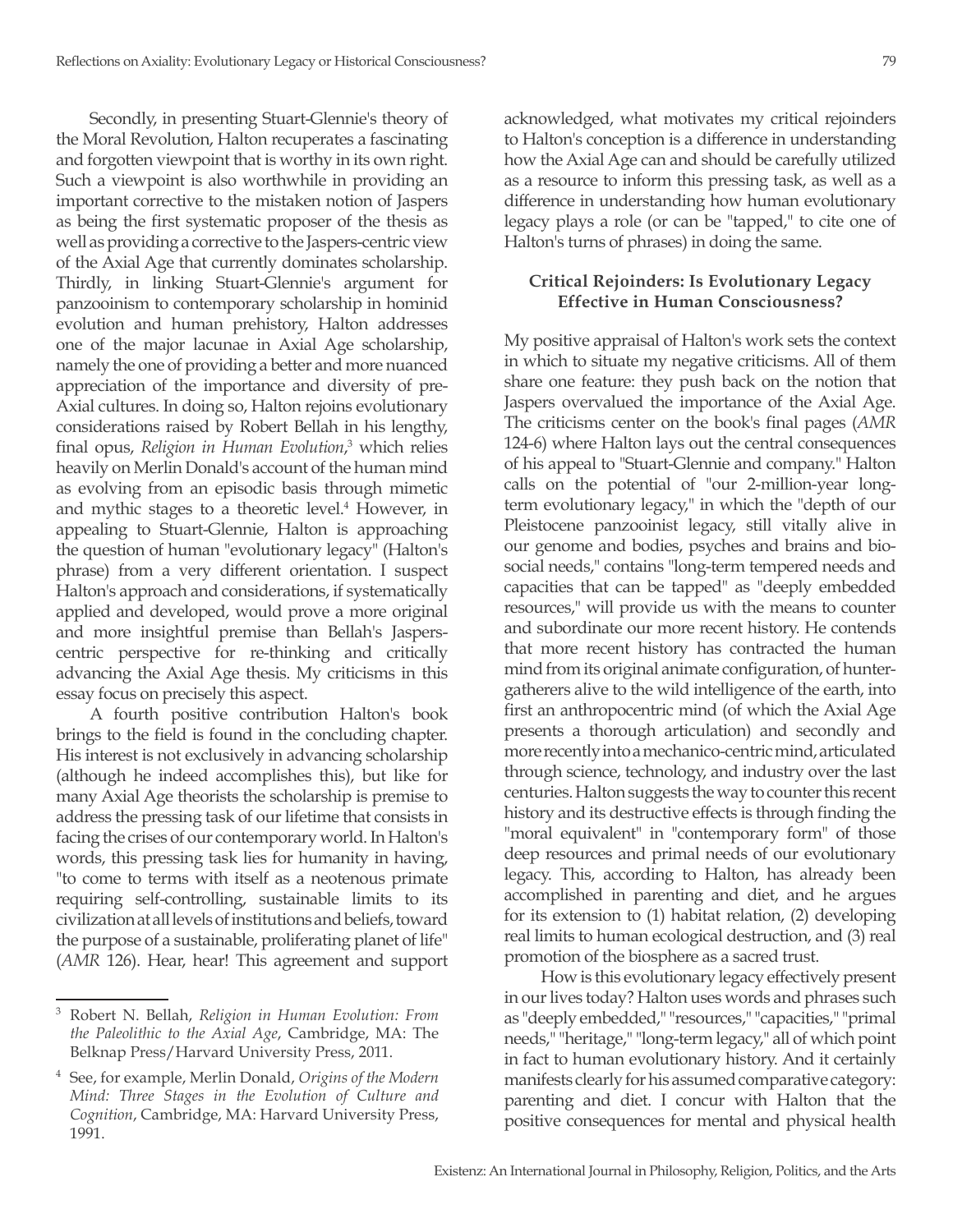of parenting approaches and diet regimes that are more analogous to our long-term evolutionary legacy is sufficiently evidenced. And the adequacy of the explanation for these consequences in biological terms (developmentally and physiologically, respectively) seems to me equally sufficient. In extending this line of argument to "habitat relation," to "developing real

limits to human ecological destruction," and to "real promotion of the biosphere as a sacred trust," however, Halton moves from biological terms into human consciousness terms. Relations, recognition of limits, and the promotion of trust, are in each case constituted within a space of conscious meaning, and as such expressed in cultural and historical terms rather than biological. This begs the vexed and difficult question of how the human evolutionary legacy is effectively active within human consciousness. If anything, these are ideological terms, which remove hominids far from the evolutionary past and put them squarely into the midst of history, specifically into Axial Age history as the era when according to Johann Arnason and others ideology in the broad sense was invented.<sup>5</sup> How the long-term legacy of the human evolutionary past manifests, not in biology, but in

consciousness, in ideas, in ideological terms, is a huge question and not a given. Can these effectively be made active in our lives? Are these still-relevant potentials that can be mobilized or activated? Are these indeed a living potential, or do they belong to the past? At one point Halton uses the word "tapped," which fits well with the various metaphors of resource and heritage and so on; but, beyond this rhetorical match, it is not a metaphor that phenomenologically describes the effective working of human consciousness. I do not know of a better account of the latter than Hans-Georg Gadamer's notion of "effective historical consciousness" (*wirkungsgeschichtliches Bewusstsein*),6 as in large part of what makes Gadamer's account so powerful is the central role of history for the effectiveness of the workings of consciousness. The historical background sets the horizon for a context of meaning from, against,

and within which individual conscious awareness manifests and situates itself, to the extent as individual consciousness and historical context are constituted within a semantic space of symbolic meaning. Evolutionary legacy and biology are clearly operative at a different level, what Terrence Deacon would aptly characterize as below "the symbolic threshold."7

Gadamer and Jaspers, both twentieth-century German philosophers working existentiallyphenomenologically obviously share their outlook in how they conceive of consciousness and its limitations as well as its central significance for how to conceptualize human agency, as well as in much of their vocabulary and concerns. According to Jaspers, how the Axial Age can be noticed within our contemporary consciousness is along the lines of Gadamer's notion of effective historical consciousness. Jaspers claims that the Axial Age broke through the pre-Axial horizon of meaning and thought, a spiritualization of consciousness that recasts the previous horizon into expanded terms of universality and transcendence. These horizons set the limits to thinking within their respective civilizations until the present. In this sense the Axial Age is effectively active across historical time to constitute present-day consciousness for members of those world civilizations (or, world religions, insofar as the two ambiguously overlap). On such an existential philosophical-cumhermeneutic basis Jaspers can make such dramatic claims as "Man, as we know him today, came into being",<sup>8</sup> "our present-day historical consciousness, as well as our consciousness of our present situation, is determined…by the conception of the Axial Period" (*OGH* 21); or, the "world history of humanity derives its structure from this period" (*OGH* 262). Without an existential philosophy license, such claims by Jaspers would have to be rated as being overstated, if not absurd and false. However, if such license is granted to him, these passages make (existential philosophical) sense. Yet, this license and its claims are ultimately warranted through their emphasis on limited, historically-situated human consciousness that is centrally constitutive of the phenomenon—in the case in question, the phenomenon is world history as such. Still to date, Gadamer's

<sup>5</sup> Johann P. Arnason, Shmuel N. Eisenstadt, and Björn Wittrock, (2005). "General Introduction," in *Axial Civilizations and World History*, eds. Johann P. Arnason, Shmuel N. Eisenstadt, and Björn Wittrock, Leiden: Brill, pp. 1-12, here p. 2.

<sup>6</sup> Hans-Georg Gadamer, *Truth and Method*, transl. Joel Weinsheimer and Donald G. Marshall, New York, NY: Crossroad, 1989.

<sup>7</sup> Terrence W. Deacon, *The Symbolic Species: The Coevolution of Language and the Brain*, New York, NY: W. W. Norton & Company, 1997.

<sup>8</sup> Karl Jaspers, *The Origin and Goal of History*, transl. Michael Bullock, New Haven, CT: Yale University Press 1953, p. 1. [Henceforth cited as *OGH*]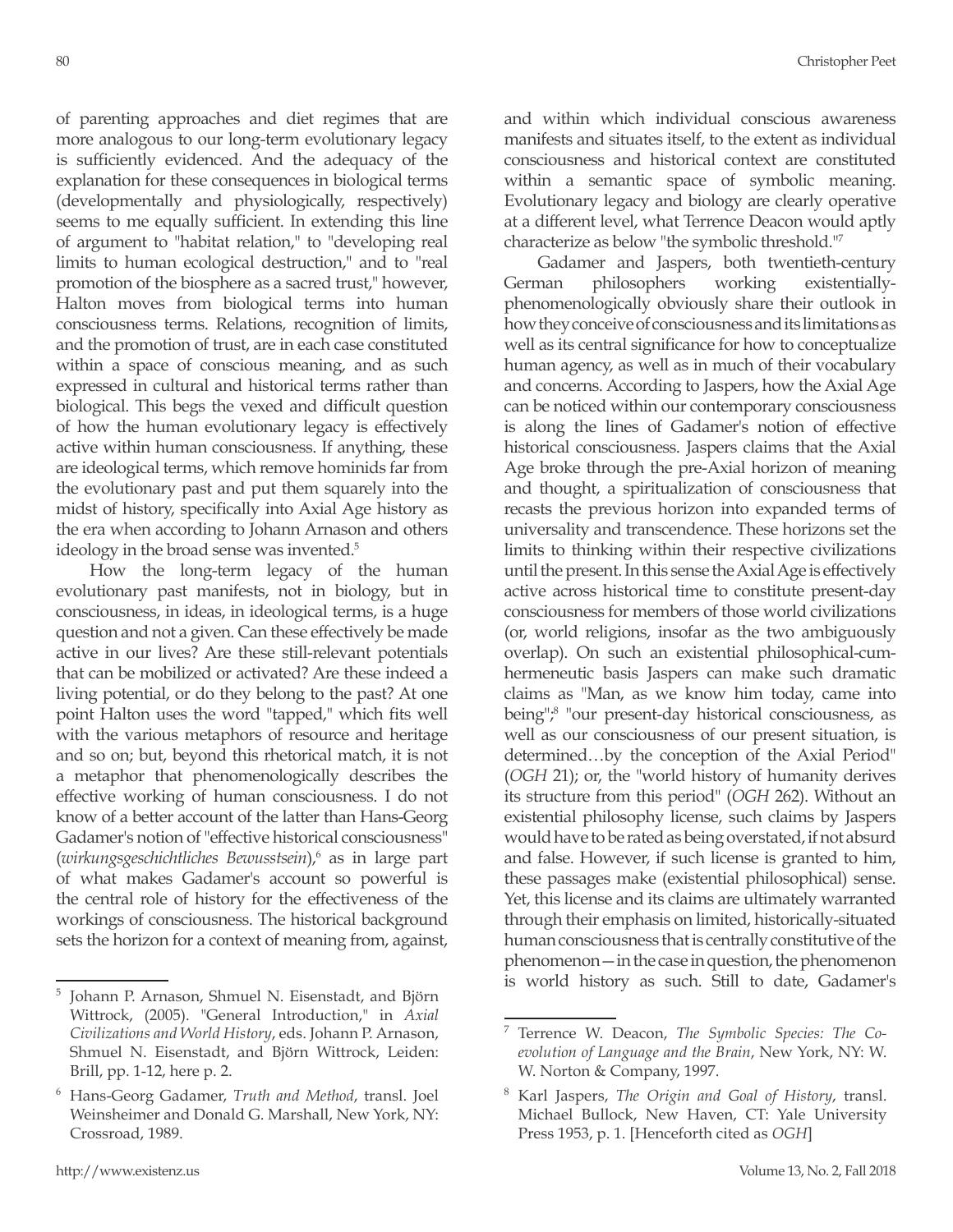account of history as being effectively present is lacking in human evolutionary legacy, and Halton does not provide any such comparable account either. There is no clear evidence as to how human evolutionary past, as resource, embodied within us, not biologically, but ideologically informs how we think, relate, conceive of limits, or promote trust. There is no understanding of the means or mechanisms that bring it out into effective consciousness. The gap between evolutionary legacy

and effective-historical consciousness is considerable.

There are a couple of ironies here. One is in Halton's seeking these deep-rooted needs of that legacy to be articulated into their contemporary moral equivalents—which is to say, regardless of whether one follows Stuart-Glennie's or Jaspers' version of the Axial Age, an Axial breakthrough of these needs should be performed by reflexively raising them into moral significance. This is indeed an ironic demand in the context of arguing against the Axial Age as being overvalued! The second irony is that it is due to precisely the distinctively evolved human characteristic of prolonged neoteny—which Halton discusses and uses at length—that the power of the wild environment can be, and has been, displaced from having the kind of constitutive necessity that Halton ascribes to it. Two contemporary examples make a *prima facie* counterargument. The first is simply the fact that the majority of humans now live in urban environments. A second example is the comfortable familiarity of digital natives with virtual environments. Whether considering urban or virtual environments, either one stands in an extremely complex relation to the human evolutionary legacy. Each one is a cultural adaptation based on a long history and on a technologically enabled transcendence of the natural and the biological realm. Within this history it is of decisive importance to understand how transcendence has been conceptualized and hence, to understand how the Axial Age contributes transcendence to history. In order to understand these kinds of developments, let alone to effectively address them and critically counter them as part of the pressing task of fomenting a sustainability revolution, I perceive the need to robustly conceive effective historical consciousness as significantly formed by Axial Age developments, and not to bypass this by making a direct appeal to the human evolutionary legacy as if it were in some mysterious way more relevant and more effective. This is not a minor critique, as after all the central critical thrust of Halton's book contra Jaspers' version of the Axial Age is that Jaspers overvalues

the latter to the detriment of a pre-Axial evolutionary legacy. On my reading, Halton is overvaluing the evolutionary legacy.

#### **Objections to Idealizing the Primal as Being Nonviolent**

Halton is admirably self-aware that in arguing for the power of our evolutionary legacy his proposals could be misread as "invoking some nostalgic idea of a naïve 'noble savage'" (*AMR* 124), or as suggesting "that people should nostalgically revert to hunter-gatherer ways" (*AMR* 125). He is clearly on his guard regarding any conception of his proposal being about some nostalgic return to the past. Nevertheless, I do see a problem in how Halton is idealizing indigenous ways of life, the hunter-gatherer, the forager, or formulated with an umbrella term, the primal (see especially *AMR* 62-5). I consider the idealization lacking in two respects, one in terms of Axial ethics, the other in terms of how to interpret the evolutionary emergence of civilization vis-à-vis hunter-gatherer society as being exemplary of sustainability.

Firstly, in terms of Axial ethics: Halton ascribes to the hunter-gatherer a "panzooinist revering of all life" (*AMR* 125). This is not substantiated, for there was one form of life they did not revere or respect: the lives of other humans, namely the ones of other tribes. Huntergatherer tribes did not live in happy harmony with other tribes; at best they traded peaceably with each other but the evidence does not support the existence of nonviolent relations. Other tribes are competitors or enemies, to be feared or avoided or conquered: a source for slaves, for women or for heroic feats like daring thievery, vengeful murder or kidnapping to perform ritual torture. This point can be made without invoking extreme practices such as headhunting or cannibalism, nor are we in need of the other extreme, think for example of Steven Pinker's argument that humans are by and large becoming more peaceful and nonviolent through civilizational progress.<sup>9</sup> On this point Halton disagrees with Pinker (*AMR* 71n11), rightly I think, however he does this in the same breath in which he shows a reliance on what I perceive as being far too rosy a picture of pre-agricultural societies as basically non-violent, and an overly spiritualized

<sup>9</sup> Steven Pinker, *The Better Angels of Our Nature: Why Violence Has Declined*, New York, NY: Penguin, 2012.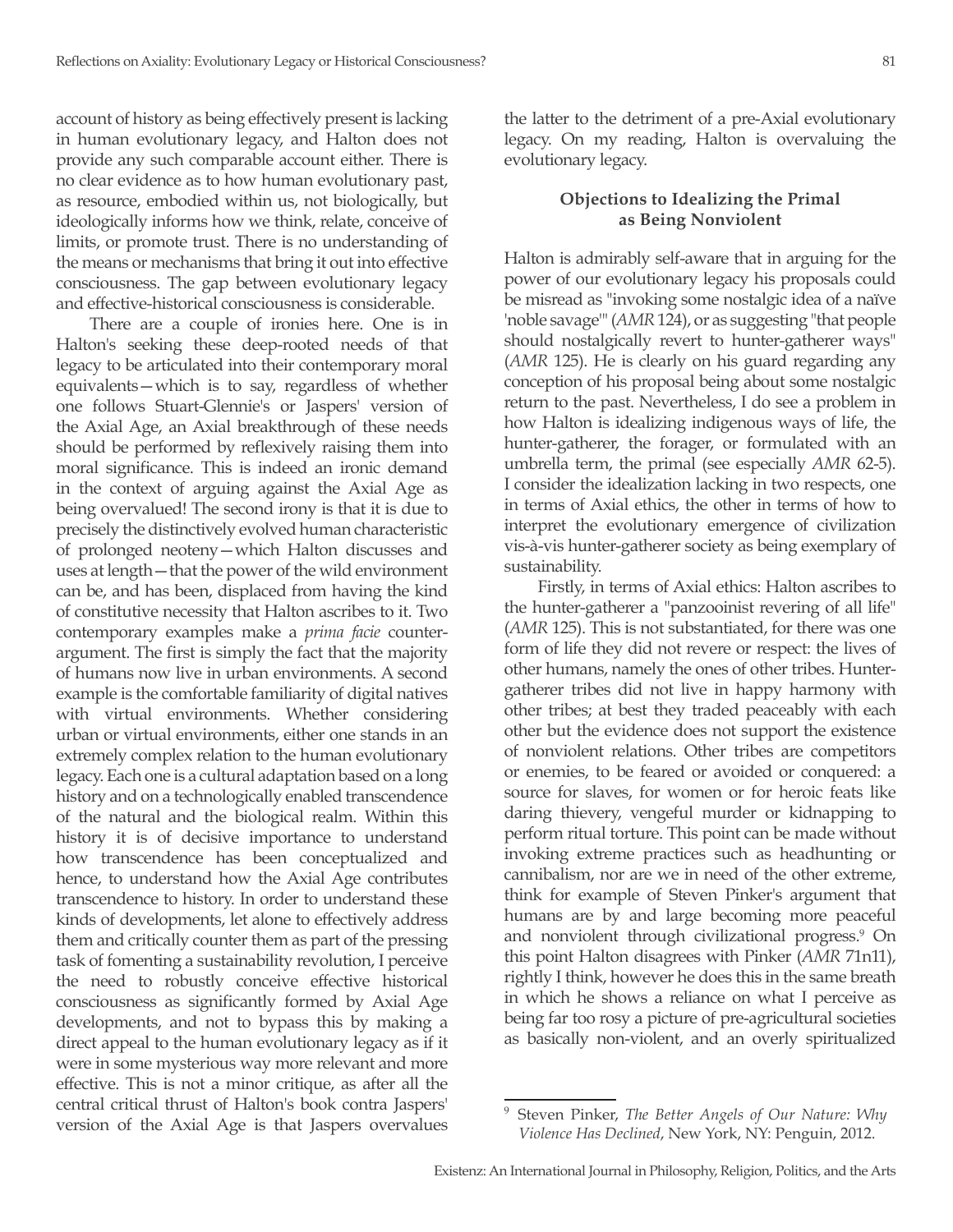reading of Paul Shepard's sacred game.10 With Karen Armstrong, I concur that the Axial ethic is one of universal compassion toward all life (albeit, as Halton accurately points out, such an ethic must overtly and anthropocentrically be emphasizing all of human life).<sup>11</sup> Love of one's neighbor regardless of ethnicity or tribal identity as arguably the Axial ideal is most pointedly contrary to the evolutionary heritage of us *versus*  them, or the in-group *versus* out-group dynamics, of stereotyping and prejudice and xenophobia and racism, and all forms of psychological violence vis-à-vis the socalled other. These forms of psychological violence are the mental corollary to actual physical violence.

Note here that, recalling my first criticism, I am invoking an evolutionary past at work in social and cognitive psychology, for which there is an abundance of empirical and experimental evidence. Unlike the evolutionary background of an animate mind or a deep ecological sensitivity, the evolutionary psychology of primal tribalism is clearly and obviously enacted in many of those automatic cognition patterns. If our pre-Axial evolutionary heritage profoundly trumps our more recent Axial heritage as Halton argues, then this claim makes sense of the contemporary tribalism of nationalism, xenophobia, racism, discrimination, and so on, evident in much contemporary social and cognitive psychological research. Yet, on the one hand it begs the question of why this heritage does not manifest itself in ecological sensitivity, while on the other hand it raises the issue of how to invoke that heritage in order to realize ecological wisdom, yet counter the deep conflicts and violence that mark our human group relations. Halton, in his strong focus on the anthropocentric emphasis of the Axial Age as a fallacy vis-à-vis the more ecologically-healthy focus of the animate mind of the primal, overlooks that the positive side of the anthropocentric focus of the Axial Age is a universalist nonviolent ethics that pre-Axial societies lacked. This is an ethics that our violent world needs, and an ethics that seems to me part and parcel of any sustainability revolution, as ecological health and human practices of consumption and pollution are inseparable from economics and politics and the procurement of natural resources, energy sources, and so on; ecological concerns are inseparable from economic and political concerns, and social justice is inextricably intertwined with environmental justice. To truly realize a revering of all life which includes all human life (not just that of one's own tribe), is a question that is as much, if not more, about the ethics and, *pace* Stuart-Glennie's interpretation, the morally revolutionary aspects of the Axial Age, than it is about pre-Axial models of ecological sustainability. Advancing an argument in favor of the ecological sensitivity of the hunter-gatherer that overlooks the problem of tribal violence and its related social and cognitive psychology, and thus ignores the importance of the Axial argument for a universal ethic of compassion, peace, and nonviolence, seems to me seriously flawed.

#### **Objections to Idealizing the Primal as Exemplary of Sustainability**

The second aspect to Halton's questionable idealizing of the hunter-gatherer (corresponding to my third criticism) is tied to the issue of how one is to read the significance of the emergence of civilization. Given the vastness of this thematic, I can only gesture at it. The problem with ascribing sustainable practices and ecological wisdom to hunter-gatherers relates to finding true test cases on a realistic scale, which would need to be a macro-evolutionary scale. Insightful in this regard is Jared Diamond's research, where he examines cases on a micro-evolutionary scale by seeking out societies that for reasons of geographic circumscription or isolation, such as islands like Easter Island, Iceland, or Greenland, afford testing of whether their way of life proves sustainable.12 Invariably, Diamond suggests that the great majority of these peoples do not live a sustainable lifestyle, but that their practices of consumption and waste exceed and destroy the natural limits and resources provided by their environment, leading to their eventual collapse.

In order to effectively test societies that are not geographically circumscribed—that is they hunt and gather and forage in regions that are subsystems of far larger ecological systems and thus they can always move when they have exceeded the region's natural limits—one needs to view these on a macroevolutionary time scale. However, such a test case is nothing else but the evolutionary history of humans

<sup>10</sup> Paul Shepard, *The Tender Carnivore and the Sacred Game*, Athens, GA: University of Georgia Press, 1998.

<sup>11</sup> Karen Armstrong, *The Great Transformation: The Beginning of our Religious Traditions*, New York, NY: Alfred A. Knopf, 2006.

<sup>12</sup> Jared Diamond, *Collapse: How Societies Choose to Fail or Succeed*, New York, NY: Viking Penguin, 2005.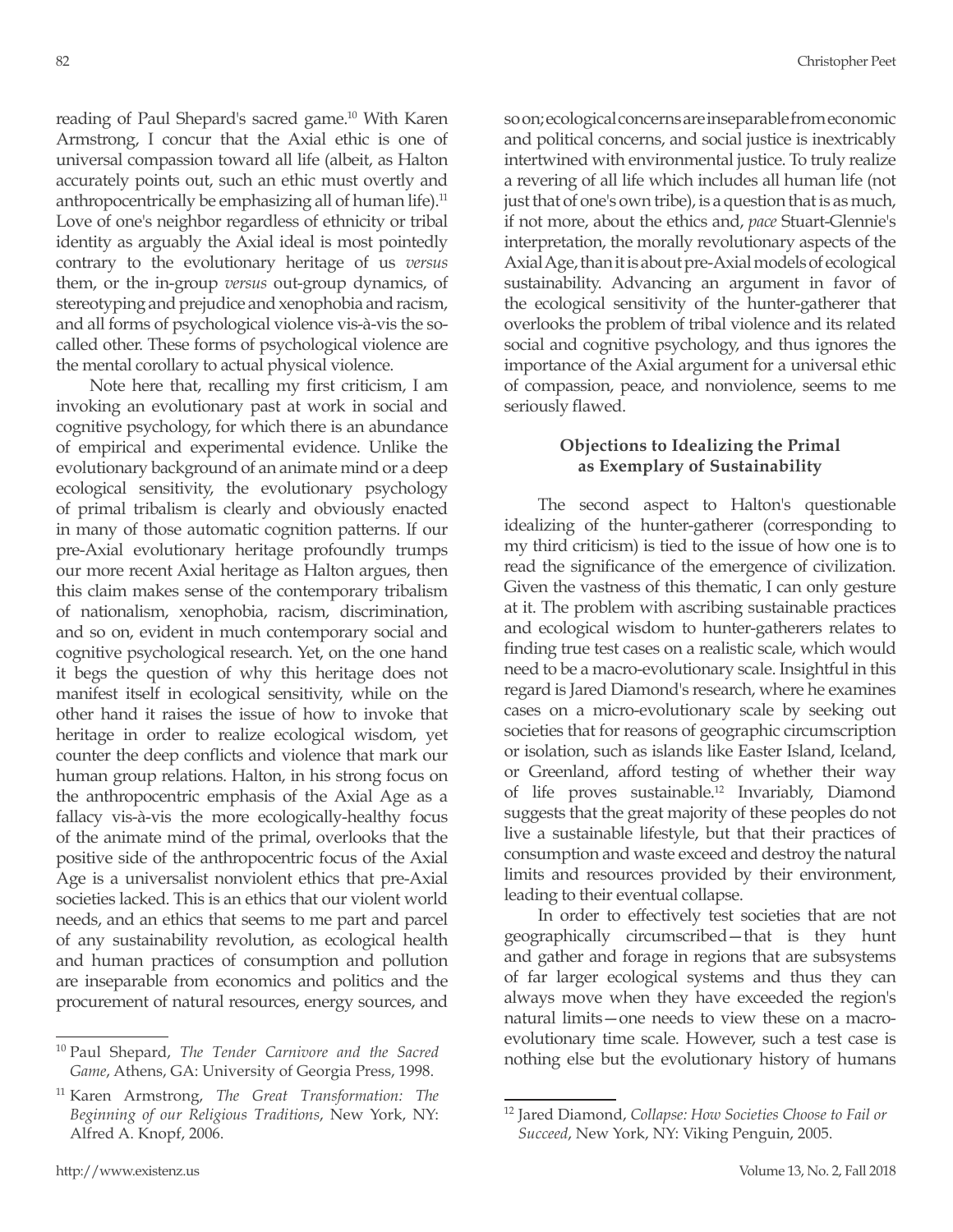inhabiting the large continents of the earth to date. Certainly relevant here is the ubiquitous pattern of the extinction of mega-fauna in regions where humans initially move into. In the longer term, it is precisely known where patterns of human migration and the expansion-by-fissioning of primal societies has led: not to perpetually sustainable hunter-gatherer societies, but to slow population increase within an eventual worldsystem that manifests itself, at some critical juncture presumably related to sufficient population density that limits societal mobility, in the emergence of sedentary civilizations (something that happens multiply and independently in both the Old and New Worlds). This is just as evolutionary an outcome as the sacred game, albeit a more recent outcome (as well as, when viewed with hindsight, a far more destructive outcome in terms of ecology). Agriculture and civilization support extensive human populations, which in turn leads to greater destructiveness, and becomes the history that leads to the present familiar circumstances.

Unless I am reading Halton wrongly, he seems to suggest that for ecological sustainability reasons agriculture and civilization was a mistaken route to take, and that there are hunter-gatherer societies that opt against it. While the evaluative judgment of this route as being misguided in terms of ecological sustainability might very well be accurate (and I believe that it is), nonetheless it must not be conflated with an empirical assessment of the fact that the emergence of civilization is indeed an evolutionary outcome, to the same extent as was also the lifestyle of hunter-gatherers. Scholarly research suggests that factors of climate and geography relative to the East-West axis of Eurasia interact with the slow processes of growth, movement, and proliferation of hunter-gatherer societies, and combine to form a world-system within which agriculture and sedentary civilizations emerge.13 Of course some of these societies could be accused along this axis for being abnormal in choosing agriculture and civilization, but obviously the point here is not to blame those in the past but to understand the emergence of agriculture and civilization as a genuine result of the evolutionary process and not as a choice, just as those hunter-gatherers at the peripheries of centers and beyond did not choose to

<sup>13</sup> See, for example, William H. McNeill, *The Rise of the West, A History of the Human Community, With a Retrospective Essay*, Chicago, IL: University of Chicago Press, 1991.

remain hunter-gatherers.14 Agriculture and civilization are as much an evolutionary legacy as the sacred game, albeit a more recent adaptation as well as one more obviously salient to consciousness in contemporary civilizations. A further consequence of this perspective is that rather than being any pre-civilizational society it is precisely the conscious and critical response to civilization by those who lived within it—namely the revolutionary visions of transcendence as critique of civilizational practice of the Axial Age—that should be of more relevance to the contemporary world. A critical question arises with regard to Halton's idealizing of hunter-gatherers as exemplars of sustainability: Are the practices of pre-Axial societies largely inapplicable to civilization insofar as they lack proper appreciation of the scale and dynamics ushered in by civilization?

## **The Value of the Axial Age for a Successful Sustainability Revolution**

This brings me to my fourth critical rejoinder, which like all the above pushes back against Halton's criticism of Jaspers' overvaluation of the Axial Age. Presumably much of the basis for this criticism consists in Jaspers' claim that the Axial Age structures world history—a claim that ignores and downplays evolutionary prehistory. Even if we grant Halton this point (which I think we should: Jaspers does downplay evolutionary prehistory, and the diversity of pre-Axial cultures), what is being left out is the other side to Jaspers' claim namely "the Axial Age, too, ended in failure. History went on" (*OGH* 20). It is a curious paradox in Jaspers' presentation that he seems to accord the Axial Age the greatest significance (in constituting the dividing line upon which the structure of world history pivots) while at the same time also claiming that it fails. Scholarship has not picked up on this curiosity in Jaspers' presentation, although I think proper appreciation of its import would significantly reorient interpretations—and reorient Halton's critique of Jaspers' overvaluation. In short, Jaspers' claim about the structure of world history is descriptively accurate in existential-philosophical terms vis-à-vis the mid-first

<sup>&</sup>lt;sup>14</sup> Although Michael Mann suggests that hunter-gatherer life was in part a conscious rejection of hierarchical power consequences of living in larger sedentary societies of civilization. See Michael Mann, *The Sources of Social Power: Volume 1, A History of Power from the Beginning to AD 1760*, New York, NY: Cambridge University Press 2012, p. 38.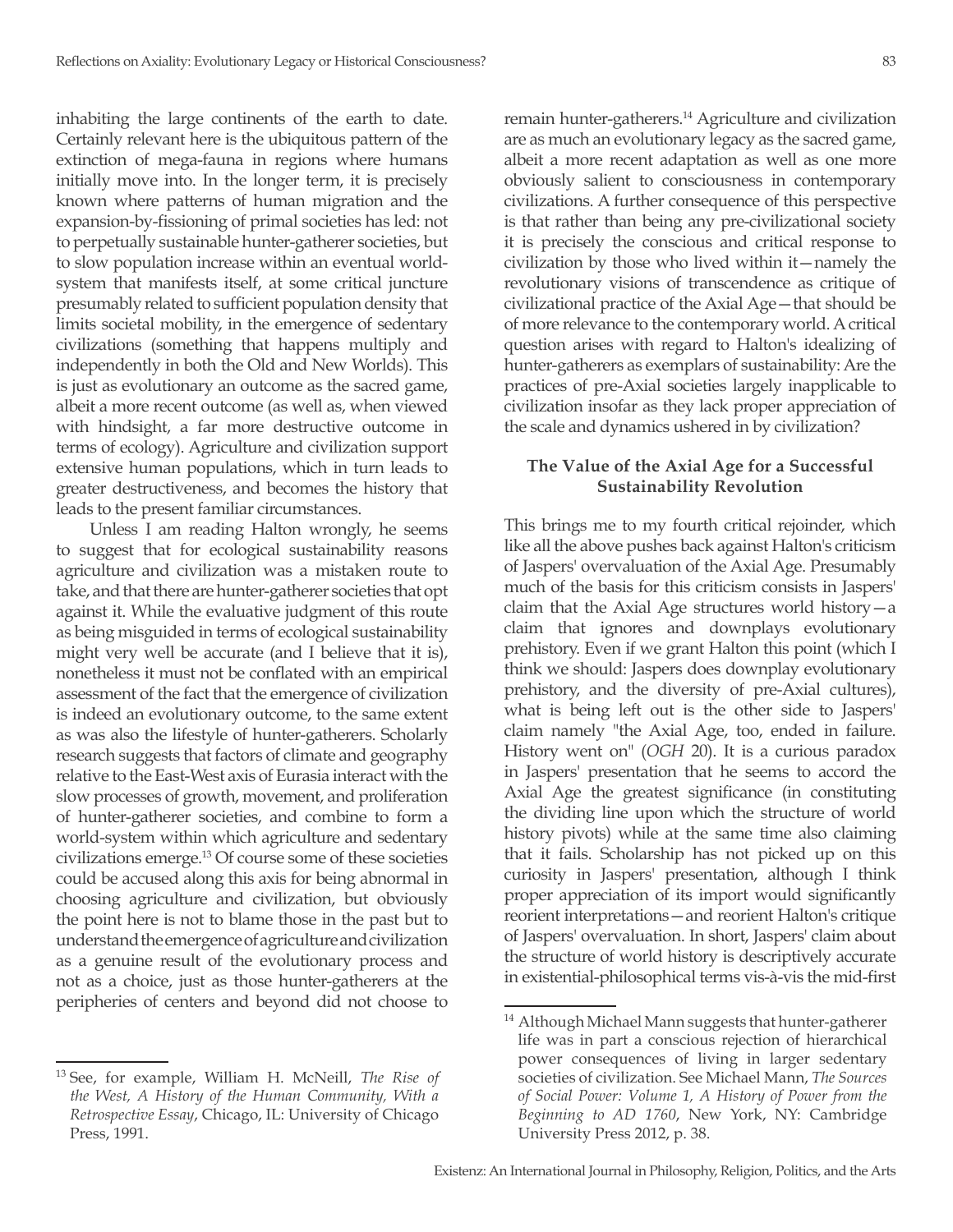millennium BCE: in terms of systems of thought and belief, it draws a dividing line between a great diversity before, and an aftermath in which merely several ever-growing systems amalgamate others and reduce that diversity, and (crucially on Jaspers' formulation) an aftermath in which people still continue to think and believe. These systems include Confucianism, Buddhism, Hinduism, Ancient Greek thought, and the Abrahamic monotheistic religions.

Regardless of the intellectual breakthroughs of the Axial Age, they should not be mistaken as causally responsible for post-Axial history. When viewed from a long-term trajectory of evolution in history, Axial Age visions of transcendence that had become so important for historically later systems of thought, merely benefitted from a newly found trajectory of growth and amalgamation of systems that displaced the previous long-term evolutionary-historical development of proliferation and diversity of societies. These visions do not change the trajectory of history. What they do is inject important elements into the historical trajectory of those ever-growing civilizations and systems of thought. What drives the trajectory of that history is the long arc of ever-increasing complexities of civilizations. Relative to what the Axial Age visionaries wished to accomplish, their visions merely being attached to this trajectory without diverting its direction amounts to their being a failure. What they wished to accomplish was a radical rejection of power, embodied in counter-cultural forms of life practiced in small communities, with a focus on individual piety aiming toward a profound transformation of the person relative to transcendent ideals. Taken collectively, success would look like many such small counter-cultural communities, spreading in a non-coercive manner through appealing to increasing numbers of peoples, until the trajectory of civilizational growth was redirected away from seeking worldly power toward a life of spirit.

Halton acknowledges this by noting: "though it offered a genuine counter-culture to centralized civilization, axialism eventually became problematically incorporated as rationalizing civilization" (*AMR* 69). Success for the Axial Age philosophers, prophets, holy men, and sages, would have meant a redirecting of that civilizational arc and prevention of its own "problematic incorporation" and "rationalization." It is this arc that consolidates the deep anthropocentrism (which the Axial Age visionaries only provisionally endorsed but ultimately rejected), and that later leads to what Halton appropriately calls "mechanico-centrism" to discuss how post-Axial developments have manifested in the present. This inhuman and unspiritual conception of mechanico-centrism and its ecologically destructive consequences are the antithesis to small huntergatherer societies that participate in the sacred game and who are profoundly mindful of their ecological surround; they are also the antithesis of the spirit and intent of the Axial Age visionaries. In focusing on the Axial Age as failure, there might prove to be more in common between those Axial visions and the animate mind than Halton seems willing to acknowledge. One exception to this last claim is Halton's own recognition of Buddhist mindfulness and Taoist nature practices as "ways of being deeply aware in the present" (*AMR* 124), save it is not clear why this recognition is not extended to include the full range of Axial spiritual practices,<sup>15</sup> whether Confucian disciplines of self-cultivation, Indian yoga, Greek exercises of contemplation, Old Testament prophets training for ecstasy or crying in the wilderness, or for that matter a Jesus who, it is said in various places in the New Testament, would often slip away to the wilderness and pray.

An appeal to the Axial Age visionaries certainly stands a far greater chance of bringing about a great transformation in the world religions they ostensibly founded, than do the players of the sacred game. Much of the possibility of Halton's pressing task for humanity to successfully accomplish a sustainability revolution hinges on a critical transformation of world religions toward an ecologically caring movement capable of critiquing civilizations as well as practicing self-critique. Halton's hopes appear ultimately pinned onto world religions being able to acknowledge the destructiveness of a civilizational trajectory to which these religions greatly contributed despite so many of the injunctions within their traditions and scriptures, as well as the lived example of their founding figures being contrary to this trajectory. Here I differ from Halton as I am pessimistic about the degree of rationality in religious believers. They certainly overvalue the Axial heritage with far less philosophical sophistication than Jaspers does.

I am convinced that these believers will need to be mobilized and motivated precisely in Axial terms that speak to their means of understanding. To the same

<sup>&</sup>lt;sup>15</sup> This argument is further developed in Christopher Peet, *Practicing Transcendence: Axial Age Spiritualities for a World in Crisis*, New York, NY: Palgrave MacMillan, 2019.